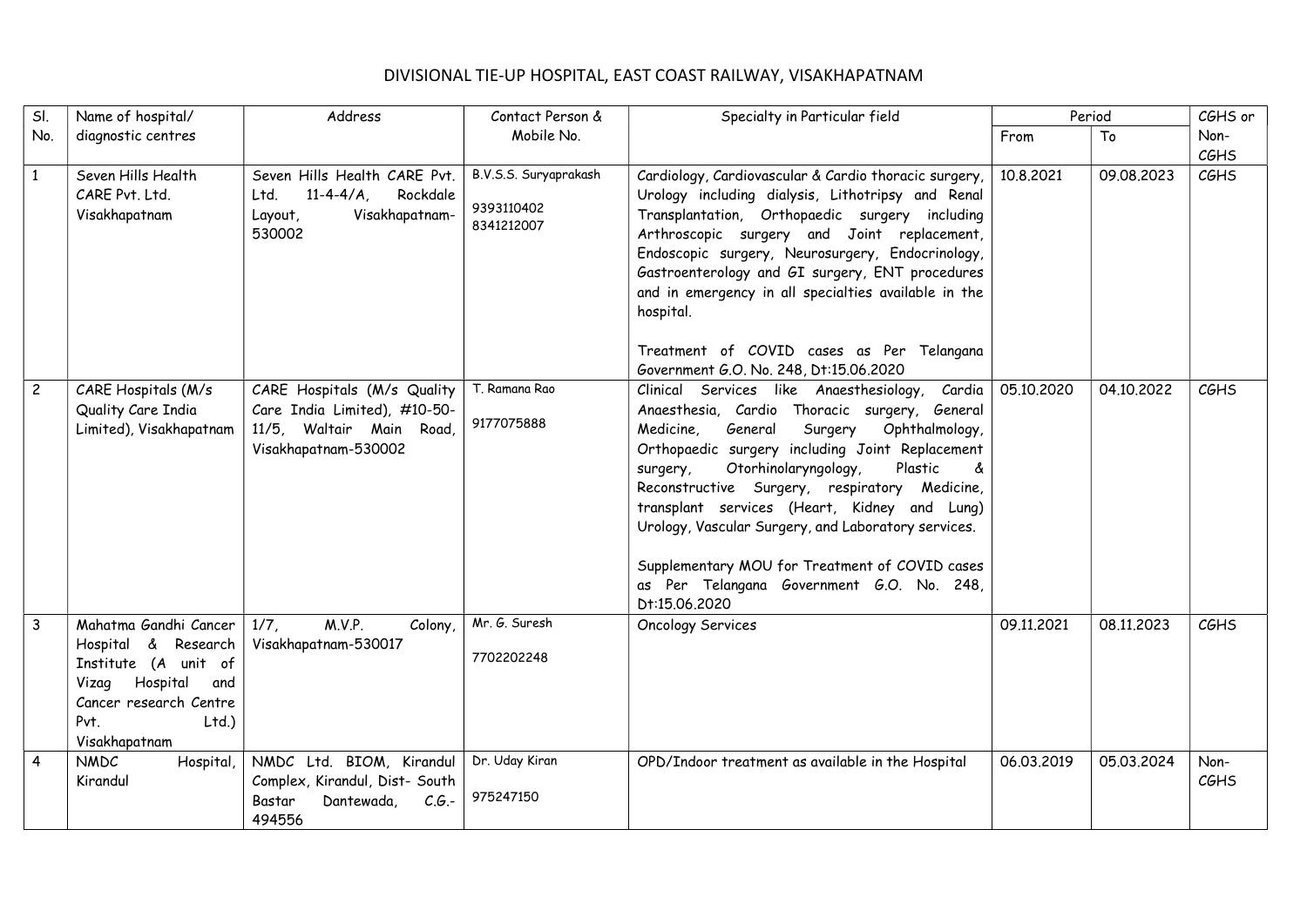| 5              | NMDC -Apollo Central<br>Hospital Bacheli                                                                 | NMDC Ltd. BIOM,<br>Bcheli<br>Complex, Bacheli, Dist- South<br>Dantewada,<br>$C.G. -$<br>Bastar<br>494553 | Dr. Uday Kiran<br>975247150        | OPD/Indoor treatment as available in the Hospital                                                                                                                                                                                                                                                                                                                             | 01.04.2021 | 31.03.2023 | Non-<br>CGHS |
|----------------|----------------------------------------------------------------------------------------------------------|----------------------------------------------------------------------------------------------------------|------------------------------------|-------------------------------------------------------------------------------------------------------------------------------------------------------------------------------------------------------------------------------------------------------------------------------------------------------------------------------------------------------------------------------|------------|------------|--------------|
| 6              | HCG Cancer Centre (A<br>Healthcare<br>Unit<br>of<br>Enterprises<br>Global<br>(Ltd), Visakhapatnam        | Chinagadili, Arilova<br>Visakhapatnam-530040                                                             | Ashok Kumar Patnaik<br>995994144   | <b>Oncology Services</b>                                                                                                                                                                                                                                                                                                                                                      | 22.01.2021 | 21.01.2023 | CGHS         |
| $\overline{7}$ | KIMS ICON Hospital,<br>Visakhapatnam                                                                     | # 32-11-02, Sheela Nagar,<br><b>BHPV Post</b><br>Visakhapatnam-530012                                    | Mr. S. Sairam<br>8978786800        | Cardiology, Cardiovascular Surgery, Anaesthesiology,<br>Urology, Nephrology, Orthopaedics Surgery including<br>Joint Replacement, Neurology & Neuro-surgery,<br>Endocrinology, Gastroenterology and GI Surgery,<br>ENT procedures, Gynaecology & Obstetrics,<br>Paediatrics and all specialties available in the<br>hospital                                                  | 01.02.2021 | 31,01,2023 | CGHS         |
| 8              | Omega Hospital (A Unit<br>of Vizag Speciality<br>Hospitals),<br>Visakhapatanam                           | Plot No. 4, Health<br>City,<br>Chinagadili, Arilova<br>Visakhapatnam-530040                              | Pramod Kumar Patnaik<br>9777042662 | Oncology Services                                                                                                                                                                                                                                                                                                                                                             | 12.02.2021 | 11.02.2023 | CGHS         |
| 9              | Queen's NRI Hospital<br>(A unit of M/s Chalasani<br>Hospitals Pvt. Ltd),<br>Visakhapatnam                | # 50-53-14, Gurudwara Lane,<br>Seethammadhara,<br>Visakhapatnam-530013                                   | Mr. Satish Babu<br>9949788974      | Cardiovascular<br>Cardiology,<br>Medical<br>Surgery,<br>Oncology, Radiation Oncology, Surgical Oncology,<br>Anaesthesiology, Urology, Nephrology, Orthopaedics<br>Surgery including Joint Replacement, Neurology,<br>Gastroenterology and GI Surgery, ENT procedures,<br>Gynaecology & Obstetrics, Paediatrics, Pulmonology<br>and all specialties available in the hospital. | 12.03.2021 | 11.03.2023 | CGHS         |
| 10             | <b>INDUS</b><br>Hospitals (A<br>of<br>Vasugana<br>unit<br>Medical Specialist Pvt.<br>Ltd), Visakhapatnam | D.No. 18-1-16, KGH down Road,<br>Maharanipeta, Visakhapantam-<br>530002                                  | Mr. B. Ramesh<br>9848019164        | Cardiology, Cardiovascular & Cardio-thoracic<br>Surgery, Urology, Nephrology including Dialysis,<br>Orthopaedic Surgery including Arthroscopic Surgery<br>& Joint Replacement, Endoscopic Surgery, Neurology<br>& Neuro-surgery, Gastroenterology and GI Surgery<br>and all specialties available in the hospital.                                                            | 04.03.2021 | 03.03.2023 | CGHS         |
| 11             | International<br>Apple<br>Dental Hospital                                                                | $#$ 47-9-26,<br>Dwaraka Nagar,<br>3rd Lane<br>Visakhapatnam-<br>530016                                   | Dr. Mussa Hamid<br>9290336633      | Dental Services                                                                                                                                                                                                                                                                                                                                                               | 30.03.2021 | 29.03.2023 | CGHS         |
| 12             | Medicover Hospitals $(A   #1-1-83)$<br>unit of Sahrudaya Colony,<br>healthcare Pvt. Ltd)                 | MVP<br>Sector-6,<br>Venkojipalem,<br>Visakhapatnam-530017                                                | Seshagiri Rao<br>9704949882        | All Specialities                                                                                                                                                                                                                                                                                                                                                              | 17.10.2021 | 16.10.2023 | CGHS         |
| 13             | Q1 Bone & Joint<br>Hospital)                                                                             | Q1 Hospitals (A unit of   Plot no. 13A & 13B, Health City<br>, Arilova,<br>Visakhapatnam-<br>530040      | Priya<br>9515883149                | Orthopedics<br>including<br>Joint<br>Surgery<br>Replacement, Trauma, Arthroscopy, ICU and<br>other specialties available in Hospital in<br>emergency                                                                                                                                                                                                                          | 26.10.2021 | 25.10.2023 | CGHS         |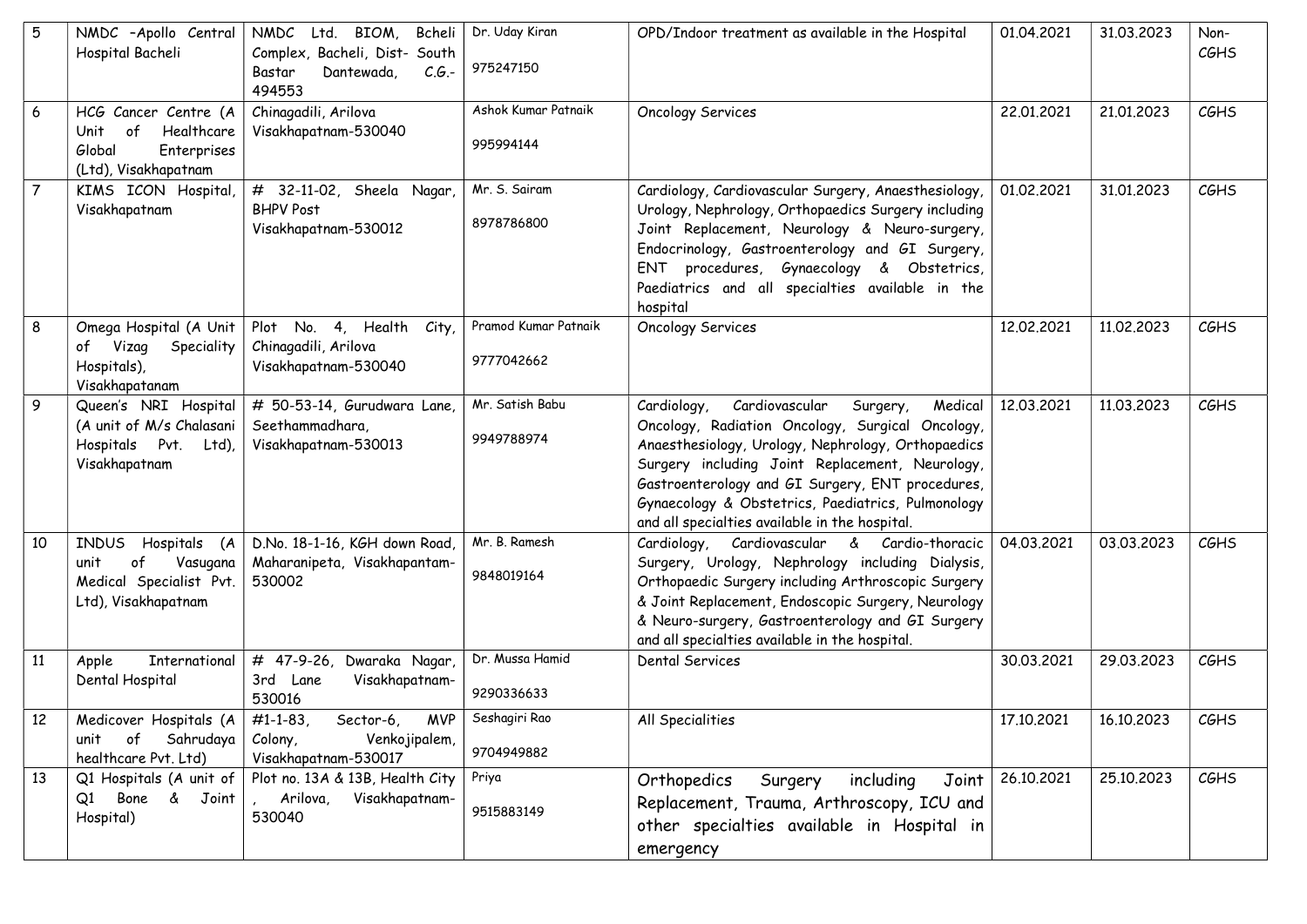## ZONAL TIE-UP HOSPITAL, EAST COAST RAILWAY, VISAKHAPATNAM

| 1            | INSTITUTE<br>MEDICAL SCIENCES<br>AND SUM HOSPITAL | OF   SECTOR-8, KALINGANAGAR, Pranab Asish Rathi<br>GHATIKIA,<br>Bhubaneswar,<br>Odisha       | 06742386281                    | CARDIOLOGY & CTVS, NEUROLOGY, NEPHROLOGY, 28.03.2021 27.03.2022<br>UROLOGY,<br>OPTHALMOLOGY,<br>ENT,<br>GASTROENTEROLOGY, NEUROSURGERY, ANY<br>OTHER SPECIALISED SURGERY(ICU AND CRITICAL<br>CARE, ENDOCRINOLOGY, GASTRO INTESTINAL<br>SURGERY, HAEMATOLOGY, GENERAL SURGICAL &<br>MEDICAL EMERGENCIES, OBSTRETRICS AND<br>EMERGENCIES, ORTHOPAEDICS<br><b>GYNAECOLOGY</b><br>INCLUDING JOINT REPLACEMENTS, PAEDIATRIC<br>SURGERY, PAEDIATRICS EMERGENCIES, LAP.<br>SURGERIES IN GENERAL SURGERIES AND O&G<br>SPECIALTY, TRAUMA CARE, ENDOCRINOLOGY,<br>GASTRO-INTESTINAL<br>SURGERIES,<br>RHEUMATOLOGY, PLASTIC SURGERY, CHEST<br>DISEASES, EMERGENCY CASES OF ANY NATURE) |            | <b>CGHS</b> |
|--------------|---------------------------------------------------|----------------------------------------------------------------------------------------------|--------------------------------|-----------------------------------------------------------------------------------------------------------------------------------------------------------------------------------------------------------------------------------------------------------------------------------------------------------------------------------------------------------------------------------------------------------------------------------------------------------------------------------------------------------------------------------------------------------------------------------------------------------------------------------------------------------------------------|------------|-------------|
| $\mathbf{2}$ | <b>YASHODA</b><br>CARE SERVICE PVT.<br>LTD.       | HEALTH   Behind Harihara Kala Bhavan,<br>S. P. Road, Secunderabad, Mr. CK. Waghray<br>500003 | 4067779000                     | CARDIOLOGY & CTVS, NEUROLOGY, NEPHROLOGY, 10.08.2021<br>UROLOGY, ONCOLOGY, GASTROENTEROLOGY,<br>NEUROSURGERY, ANY OTHER SPECIALISED<br>SURGERY (SPECIALIZED<br>ORTHOPAEDICS<br>TREATMENT INCLUDING JOINT REPLACEMENTS,<br>PAEDIATRICS, PAEDIATRICS CARDIOLOGY, RENAL<br>TRANSPLANT & ENDOCRINOLOGY, PLASTIC &<br>VASCULAR<br>SURGERY, GI<br>SURGERY,<br>ACUTE/CRITICAL CARE/INTENSIVE CARE,<br>NUCLEAR MEDICINE, PET SCAN, DIAGNOSTIC &<br>IMAGING (LAB, CT, MRI)                                                                                                                                                                                                           | 09.08.2022 | <b>CGHS</b> |
| 3            | APOLLO HOSPITALS<br>ENTERPRISE LIMITED            | PLOT NO.251,<br>SCHOOL, ROAD, UNIT-15,<br>Bhubaneswar, Odisha                                | SAINIK Mr. Arun<br>06746661016 | CARDIOLOGY & CTVS, NEUROLOGY, NEPHROLOGY, 24.03.2021<br>UROLOGY, ONCOLOGY, GASTROENTEROLOGY,<br>NEUROSURGERY, ANY OTHER SPECIALISED<br>SURGERY(ICU CARE, KIDNEY & RENAL<br>TRANSPLANTATION, ORTHOPAEDICS INCLUDING<br>JOINT REPLACEMENTS, TAUMA CARE & ACCIDENT<br>CASES, GI SURGERY, OBST. & GYN., EMERGENCY<br>CASES OF ANY NATURE)                                                                                                                                                                                                                                                                                                                                       | 23.03.2022 | <b>CGHS</b> |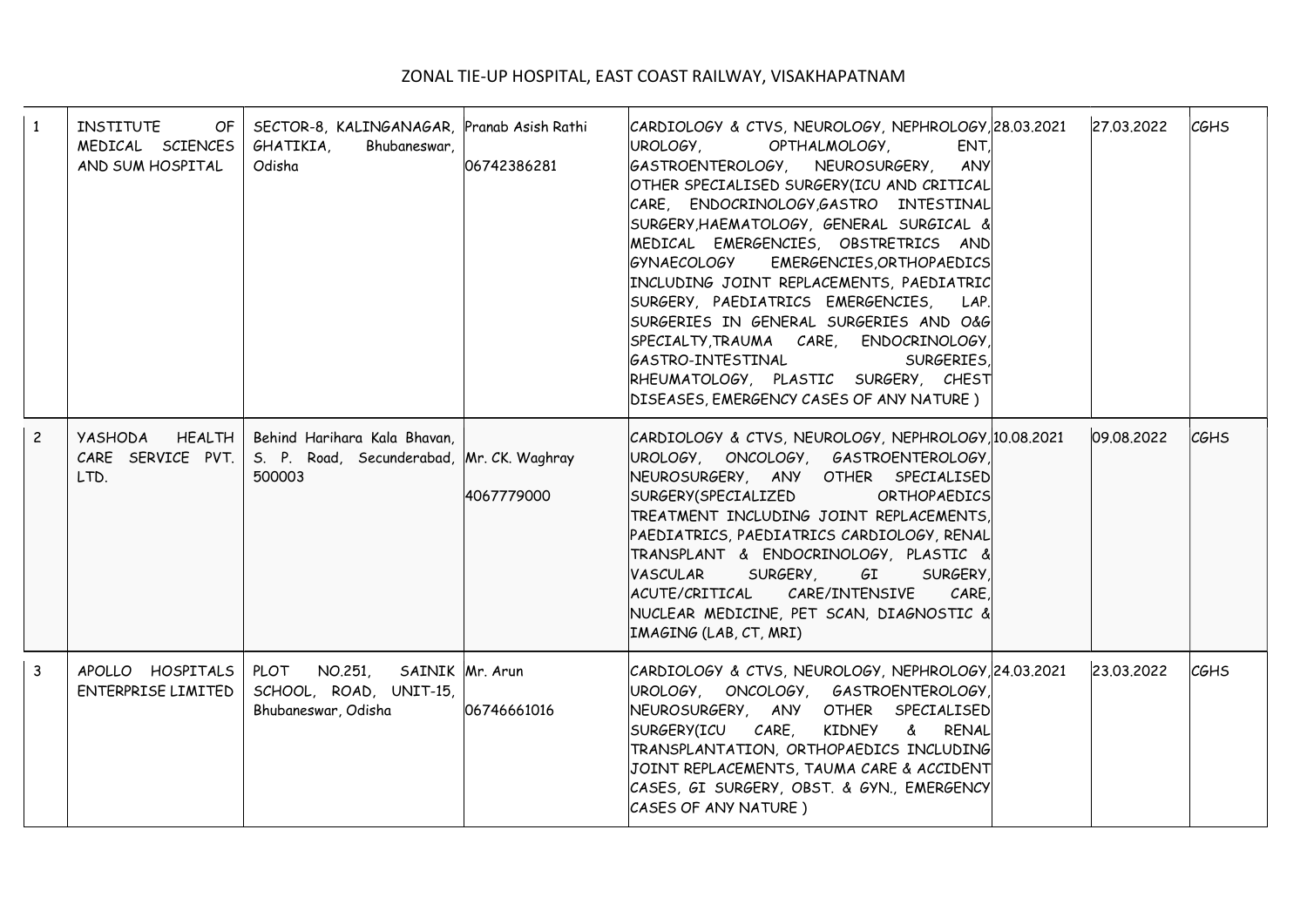| 4 | AMRI HOSPITAL                                          | PLOT NO.1, BESIDE SATYA Sk. Amir<br>SAI<br>ENCLAVE,<br>KHANDAGIRI, Bhubaneswar, 06746666600<br>Odisha |             | CARDIOLOGY & CTVS, NEUROLOGY, NEPHROLOGY, 01.06.2021<br>UROLOGY, ENT, NEUROSURGERY, ANY OTHER<br>SPECIALISED SURGERY(ICU AND CRITICAL CARE)<br>ENDOCRINOLOGY, GASTRO INTESTINAL SURGERY,<br>HAEMATOLOGY, GENERAL SURGICAL & MEDICAL<br>EMERGENCIES, OBSTRETRICS AND GYNAECOLOGY<br>EMERGENCIES, ORTHOPAEDICS INCLUDING<br>JOINT REPLACEMENTS, PAEDIATRIC SURGERY,<br>PAEDIATRICS EMERGENCIES, LAP. SURGERIES IN<br>GENERAL<br><b>SURGERIES</b><br>O&G<br><b>AND</b><br>CARE,<br>SPECIALTY, TRAUMA<br>ENDOCRINOLOGY, GASTRO-INTESTINAL<br>SURGERIES, RHEUMATOLOGY, PLASTIC SURGERY,<br>CHEST DISEASES, EMERGENCY CASES OF ANY<br>NATURE)                                                 |            | 31.05.2022 | <b>CGHS</b> |
|---|--------------------------------------------------------|-------------------------------------------------------------------------------------------------------|-------------|-----------------------------------------------------------------------------------------------------------------------------------------------------------------------------------------------------------------------------------------------------------------------------------------------------------------------------------------------------------------------------------------------------------------------------------------------------------------------------------------------------------------------------------------------------------------------------------------------------------------------------------------------------------------------------------------|------------|------------|-------------|
| 5 | KALINGA INSTITUTE<br>OF.<br>MEDICAL<br>SCIENCES (KIMS) | KUSHABHADRA<br><b>CAMPUS</b><br>(KIIT CAMPUS-5) PATIA,<br>Bhubaneswar, Odisha                         | 06742304400 | Mr. Indrajeet Banerjee CARDIOLOGY & CTVS, NEUROLOGY, NEPHROLOGY, 12.05.2022<br>UROLOGY.<br>ENT,<br>OPTHALMOLOGY,<br>GASTROENTEROLOGY, NEUROSURGERY, ANY<br>OTHER SPECIALISED SURGERY(ICU AND CRITICAL<br>CARE, ENDOCRINOLOGY, GASTRO INTESTINAL<br>SURGERY, HAEMATOLOGY, GENERAL SURGICAL &<br>MEDICAL EMERGENCIES, OBSTRETRICS AND<br>EMERGENCIES, ORTHOPAEDICS<br><b>GYNAECOLOGY</b><br>INCLUDING JOINT REPLACEMENTS, PAEDIATRIC<br>SURGERY, PAEDIATRICS EMERGENCIES, LAP.<br>SURGERIES IN GENERAL SURGERIES AND O&G<br>SPECIALTY, TRAUMA CARE, ENDOCRINOLOGY,<br>GASTRO-INTESTINAL<br>SURGERIES,<br>RHEUMATOLOGY, PLASTIC SURGERY, CHEST<br>DISEASES, EMERGENCY CASES OF ANY NATURE) |            | 11,05,2022 | <b>CGHS</b> |
| 6 | <b>SUM</b><br>ULTIMATE<br>MEDICARE                     | K-8, KALINGA<br>NAGAR,<br>GHATIKIA,<br>Bhubaneswar, Mr. Jyoti<br>Odisha                               | 06742386111 | <b>ONCOLOGY</b>                                                                                                                                                                                                                                                                                                                                                                                                                                                                                                                                                                                                                                                                         | 11.02.2021 | 10.02.2022 | <b>CGHS</b> |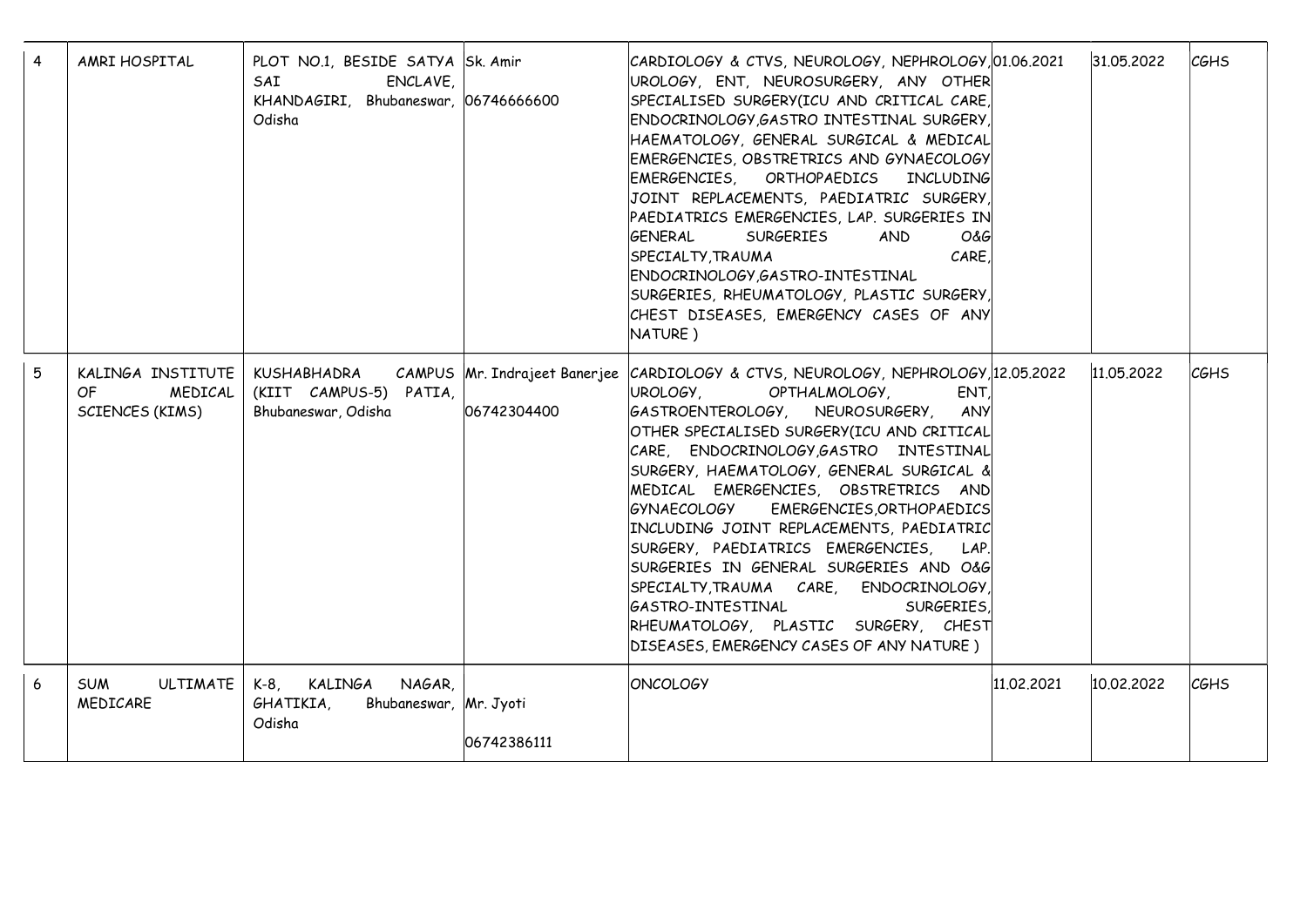| 7. | HI-TECH<br>MEDICAL<br>COLLEGE & HOSPITAL | HEALTH PARK, PANDARA, Mr. Jyoti Panda<br>Bhubaneswar, Odisha                          | 06742371406 | CARDIOLOGY & CTVS, NEUROLOGY, NEPHROLOGY, 12.03.2021<br>ENT,<br>GASTROENTEROLOGY, NEUROSURGERY, ANY<br>OTHER SPECIALISED SURGERY(ICU AND CRITICAL<br> CARE, ENDOCRINOLOGY,GASTRO INTESTINAL <br>SURGERY, HAEMATOLOGY, GENERAL SURGICAL &<br>MEDICAL EMERGENCIES, OBSTRETRICS AND<br>GYNAECOLOGY EMERGENCIES, ORTHOPAEDICS<br>INCLUDING JOINT REPLACEMENTS, PAEDIATRIC<br>SURGERY, PAEDIATRICS EMERGENCIES, LAP.<br>SURGERIES IN GENERAL SURGERIES AND O&G<br>CARE.<br>SPECIALTY, TRAUMA<br>ENDOCRINOLOGY,GASTRO-INTESTINAL<br>SURGERIES, RHEUMATOLOGY, PLASTIC SURGERY,<br>CHEST DISEASES, EMERGENCY CASES OF ANY<br>NATURE) | 11,03,2022           | <b>CGHS</b> |
|----|------------------------------------------|---------------------------------------------------------------------------------------|-------------|------------------------------------------------------------------------------------------------------------------------------------------------------------------------------------------------------------------------------------------------------------------------------------------------------------------------------------------------------------------------------------------------------------------------------------------------------------------------------------------------------------------------------------------------------------------------------------------------------------------------------|----------------------|-------------|
| 8  | CARE HOSPITALS                           | #324 (P), PRACHI ENCLAVE, Mr. Loknath Das<br>CHANDRASEKHARPUR,<br>Bhubaneswar, Odisha | 06746165656 | CARDIOLOGY & CTVS, NEUROLOGY, NEPHROLOGY, 10.02.2021<br>ANY OTHER SPECIALISED SURGERY(INTERNAL)<br>MEDICINE, CRITICAL CARE, ORTHOPAEDICS)                                                                                                                                                                                                                                                                                                                                                                                                                                                                                    | $ 09.02.2022\rangle$ | CGHS        |